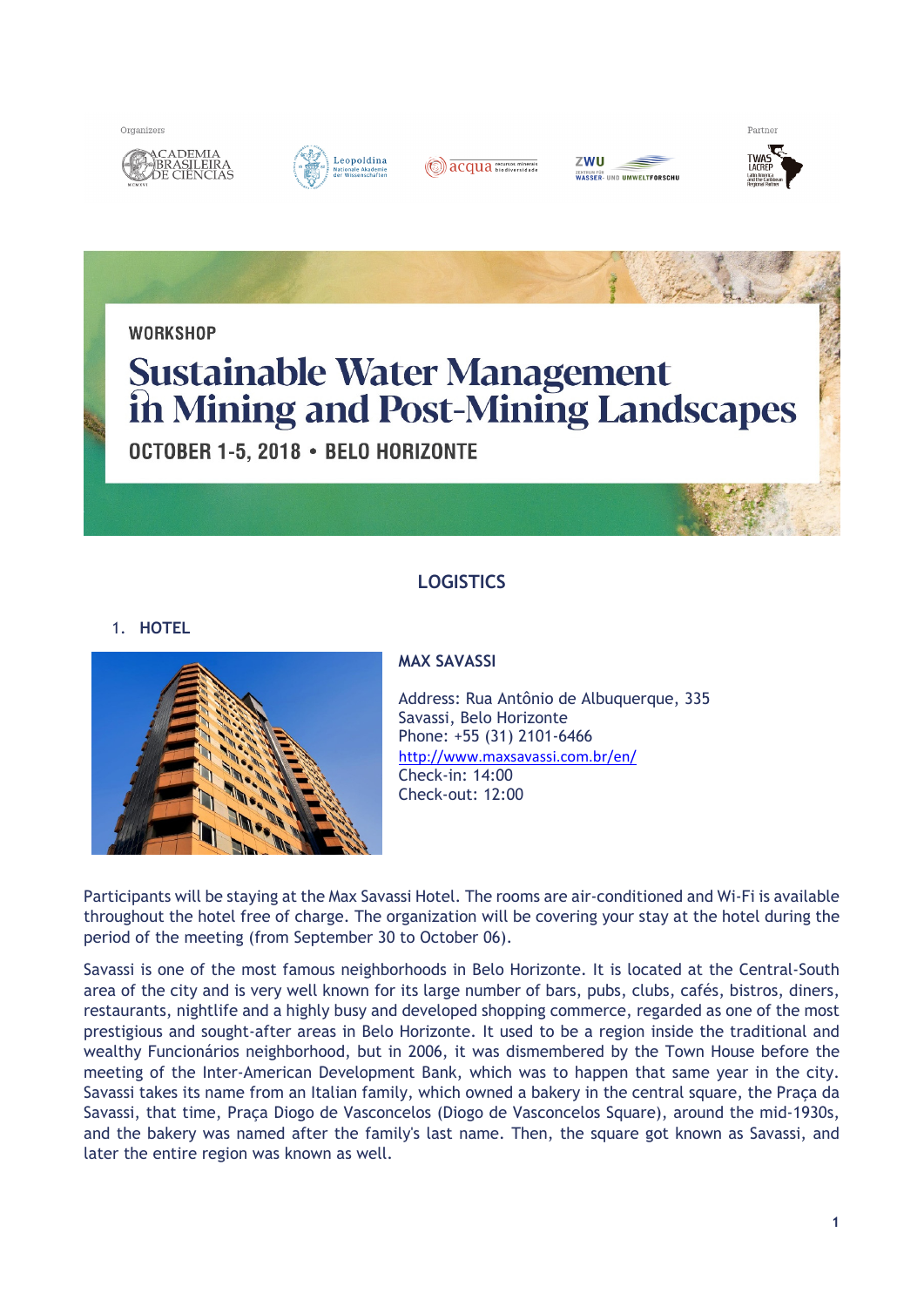Phone calls, alcoholic beverages, mini bar, laundry and other similar expenses are of the responsibility of each guest. Guests staying for additional nights and/or with an accompanying person are responsible for the expenses referent to extra period and/or guest. These extras can be paid directly at the hotel in either cash or credit card.

Notes:

- If you are staying at the hotel for extra night(s) and still have not informed this to the organization of the meeting, please do so ASAP so the reservations can be booked accordingly.
- If you are coming with an accompanying person and still have not informed this to the organization of the meeting, please do so ASAP.
- Your name will be at the front desk of the hotel. You don't need a reservation number.
- Vitor Vieira will be at the hotel during the period of the meeting, you can contact him if you need assistance.

# **2. ARRIVAL/DEPARTURE**

Most participants will arrive in the Tancredo Neves/Confins International Airport.

- **For German and Canadian Participants**: as you exit customs, Vitor Vieira will be waiting for you with a sign with the logo of the meeting (please see the header of this file). If you don't find Vitor, please call him on +55 21 98460-8892. A bus will take you from the airport to the hotel. The bus will depart as soon as we have all members of the German/Canadian delegation together.
- **For Brazilian and Latin American Participants**: please take an Uber or a taxi from the airport to the hotel. Kindly keep the receipt so that the organization can reimburse you for this expense.

For your departure, to ensure that your transfer to the airport is organized correctly, kindly confirm your flight schedule with Vitor Vieira during the period of the meeting.

## **3. VENUES OF THE "SUSTAINABLE WATER MANAGEMENT IN MINING AND POST-MINING LANDSCAPES" WORKSHOP**

The meeting will be held at different locations:

- **October 1:** Renova Foundation, Mariana (MG) please find below more information on the fieldtrip.
- **October 2-4:** School of Engineering, Federal University of Minas Gerais-UFMG (Address: Av. Pres. Antônio Carlos, 6627 - Pampulha, Belo Horizonte - MG, 31270-901).
- **October 5:** Inhotim Institute, Brumadinho (MG) please find below more information on the visit.

# **4. VENUE OF THE OFFICIAL DINNER – OCTOBER 3**

The Official Dinner will take place at Farroupilha Grill Steakhouse - Pampulha (Address: Av. Antônio Abrahão Caran, 960 - São José, Belo Horizonte - MG, 31275-000).

# **5. FIELD TRIP IN MARIANA (MG)**

The Fundão dam collapse, in the municipality of Mariana, Minas Gerais, in November 2015, is registered as one of the biggest environmental tragedies caused by a mining company in the world. The task of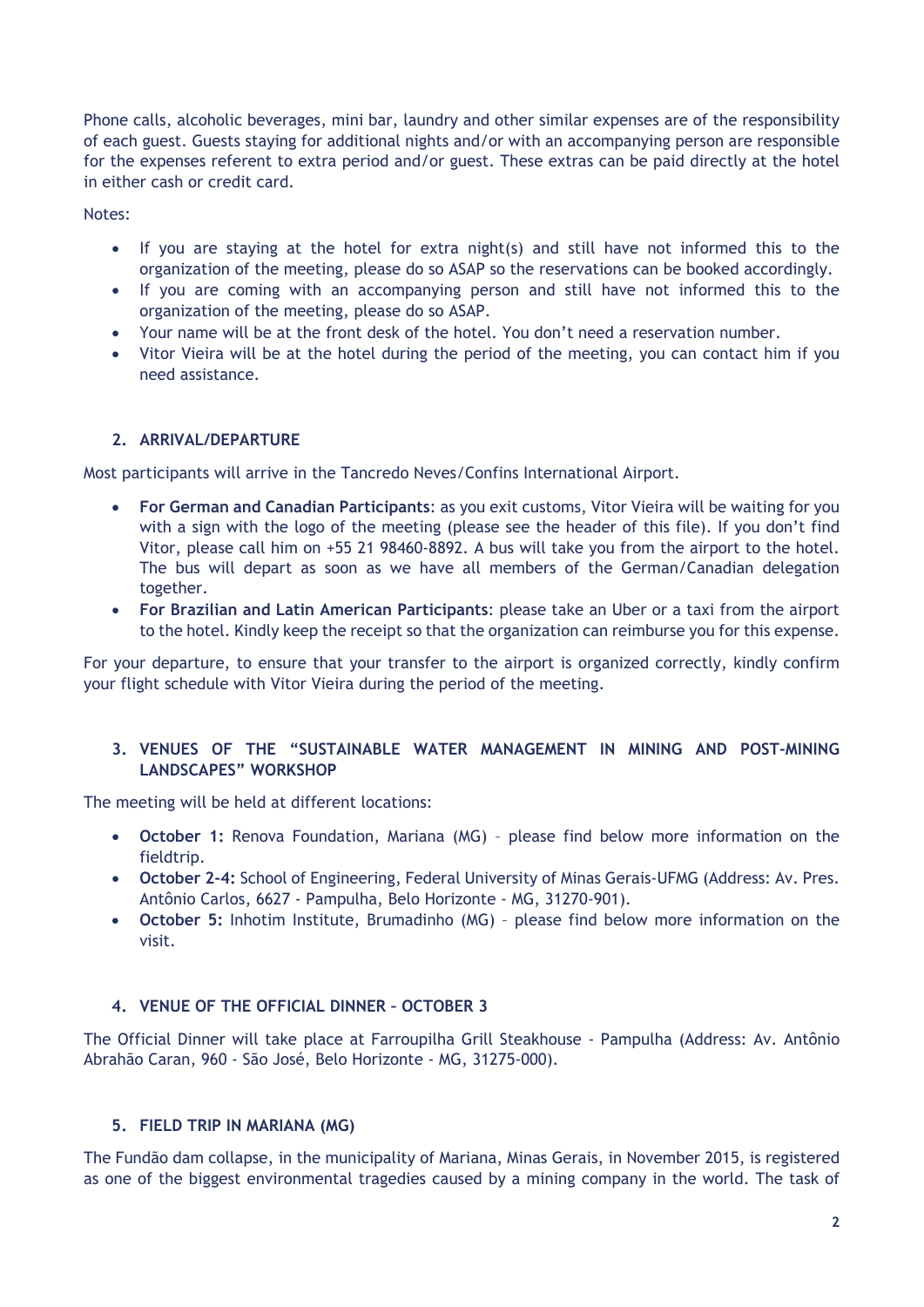repairing and compensating for the human, material and environmental damages and effects caused by the event now belongs to the Renova Foundation, created to put into practice the measures and programmes agreed upon a legal commitment.

The volume of tailings, the path they traveled and the different ways in which they spread became a complex challenge in terms of scale, time and knowledge. Lack of drinking water, loss of houses, businesses, animals and plantations, as well as the suspension of fishing, are among the main direct damages along the 670 kilometers of riverbanks over the mud flowed to reach the sea.

All in all, 39 municipalities were impacted. Three locations, more severely: two districts belonging to Mariana — Bento Rodrigues and Paracatu de Baixo —, and a part of Gesteira, a district of the municipality of Barra Longa, which was also hit in its urban area. They are the main destinations of this journey to get to know the technology, operations and first results of the mitigation efforts that the Renova Foundation is heading in the region. Some initiatives that will be visited are still pilot projects; others will be encountered in early phases of implementation. Apart from managing the spread tailings and compensating the losses caused by the Fundão dam collapse, all programs and projects have the common purpose of contributing to a perennial legacy of environmental sustainability, economic diversification and social opportunities for the entire impacted region.

- **Clothes:** solid shoes (preferably leather shoes/boots) and weather-proof clothing are basic essentials for the excursion. Long-sleeve shirts are not demanding. The use of hats/caps is recommended, as well as sunscreen.
- To avoid mosquito bites, it is advisable to protect yourself by using insect repellent.

# **6. VISIT TO THE INHOTIM INSTITUTE**

Inhotim Institute began to be conceived in the mid-1980s by Minas Gerais businessman Bernardo de Mello Paz. With time, this parcel of private land was transformed into a unique place, with one of the most significant collections of contemporary art in the world and a botanical collection containing rare species from every continent. The collections are used as tools for the development of educational and social activities involving various age groups. Inhotim, a Public Interest Civil Society Organization (OSCIP), has also constructed various areas for interaction with the surrounding communities. Through its multidisciplinary activities, Inhotim has continuously consolidated its role as a driving force for sustainable human development. For further information please access: http://inhotim.org.br/en/.

 **Clothes:** casual (preferably jeans and comfortable closed shoes). The use of hats/caps is recommended, as well as sunscreen.

# **7. MEALS**

During your stay in Belo Horizonte, lunch will be served at the venues of the meeting. Dinner will be served at the hotel or at Farroupilha Grill Steakhouse - Pampulha. At the hotel, starting at 19:00, dinner will be available in the same restaurant where breakfast is served. The dinner will be buffet style and non-alcoholic beverages are included. Alcoholic beverages shall be covered individually.

|                  | <b>SEPTEMBER 30</b> | <b>OCTOBER 1</b> | <b>OCTOBER 2</b> | <b>OCTOBER 3</b>  |
|------------------|---------------------|------------------|------------------|-------------------|
| <b>BREAKFAST</b> |                     | Hotel            | Hotel            | Hotel             |
| <b>LUNCH</b>     |                     | Venue of the     | Venue of the     | Venue of the      |
|                  |                     | <b>Meeting</b>   | <b>Meeting</b>   | <b>Meeting</b>    |
| <b>DINNER</b>    | Hotel               | Hotel            | Hotel            | Farroupilha Grill |
|                  |                     |                  |                  | Steakhouse -      |
|                  |                     |                  |                  | Pampulha          |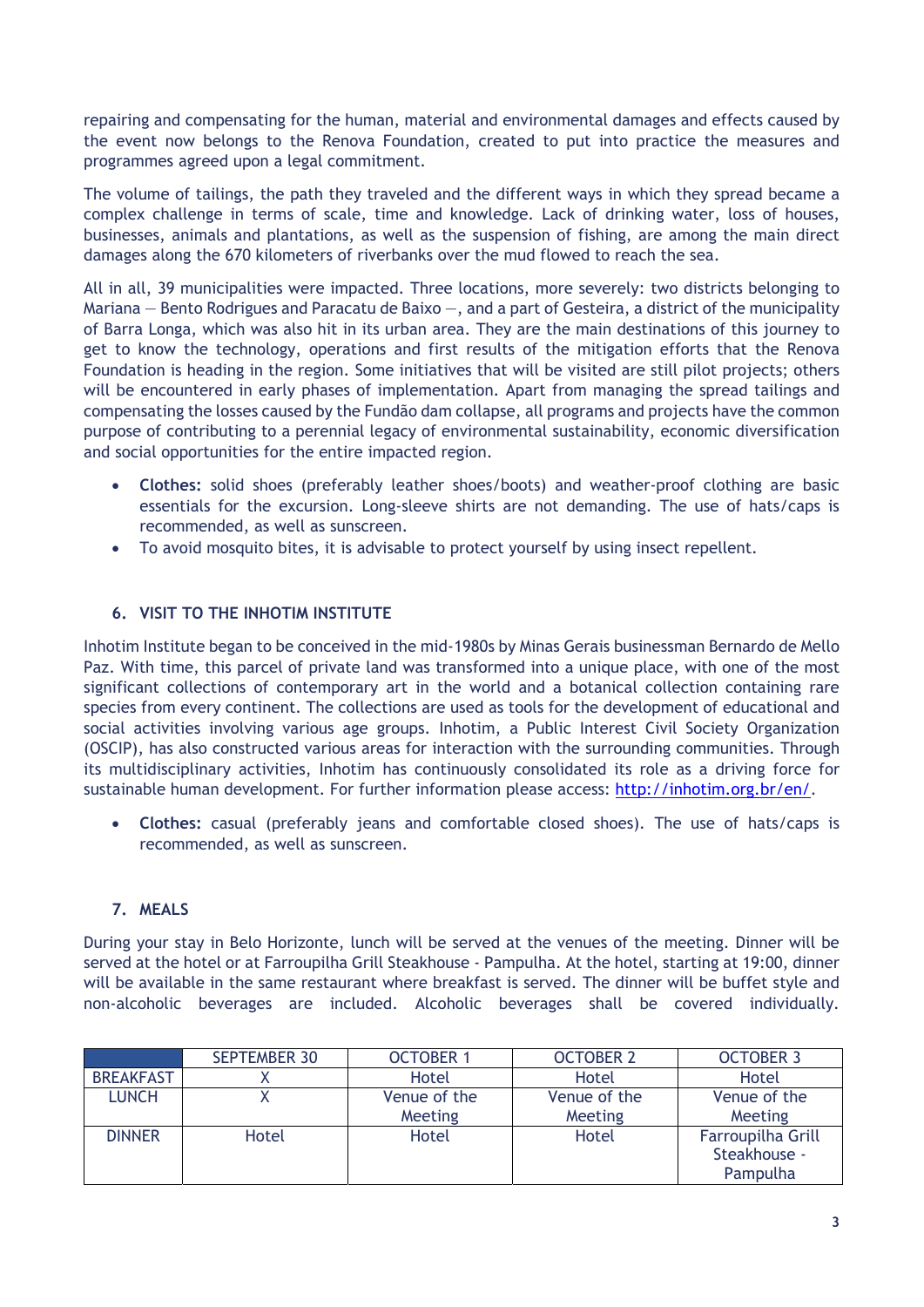|                  | <b>OCTOBER 4</b> | <b>OCTOBER 5</b> | <b>OCTOBER 6</b> |
|------------------|------------------|------------------|------------------|
| <b>BREAKFAST</b> | Hotel            | Hotel            | Hotel            |
| <b>LUNCH</b>     | Venue of the     | Venue of the     |                  |
|                  | <b>Meeting</b>   | <b>Meeting</b>   |                  |
| <b>DINNER</b>    | Hotel            | Hotel            |                  |

## **8. TRANSPORTATION DURING THE MEETING**

During the days of the meeting, we will be supplying a transfer service from the hotel to the venue of the meeting and back to the hotel at the end of the day. Please consult the schedule below to confirm what time you shall be at the lobby of the hotel.

| OCTOBER 1 | OCTOBER 2 | OCTOBER 3 OCTOBER 4 |       | <b>CCTOBER 5</b> |
|-----------|-----------|---------------------|-------|------------------|
| 06:50     | 08:15     | 08:15               | 08:15 | 07:15            |

## **9. ABOUT BELO HORIZONTE**

Belo Horizonte ("Beautiful Horizon") is the sixth-largest city in Brazil and the eighteenth-largest in the Americas. The metropolis is anchor to the Belo Horizonte metropolitan area, ranked as the third most populous metropolitan area in Brazil. Belo Horizonte is the capital of the state of Minas Gerais, Brazil's second most populous state. It is the first planned modern city in Brazil. The city is built on several hills and is completely surrounded by mountains.

The region was first settled in the early 18th century, but the city as it is known today was planned and constructed in the 1890s, to replace Ouro Preto as the capital of Minas Gerais. The city features a mixture of contemporary and classical buildings, and is home to several modern Brazilian architectural icons, most notably the Pampulha Complex. In planning the city, Aarão Reis and Francisco Bicalho sought inspiration in the urban planning of Washington, D.C.

## **10. LANGUAGE**

Presentations and work group interactions during the "Sustainable Water Management in Mining and Post-Mining Landscapes" Workshop will be in English. Simultaneous translation **will not** be available.

## **11. CLIMATE**

The climate in Belo Horizonte is warm and temperate. The average temperature in October lies at 21,9°C, with minimum temperatures of 16,3°C and a maximum of 27,5°C. The average precipitation for October is 120 mm. In this context, bringing weatherproof clothing or an umbrella are advisable.

|            | $\Omega$<br><b>SEPTEMBER</b><br>-30 | <b>OCTOBER</b> | <b>OCTOBER 2</b> | <b>OCTOBER</b> | <b>OCTOBER</b> | <b>OCTOBER 5</b> | <b>OCTOBER</b>         |
|------------|-------------------------------------|----------------|------------------|----------------|----------------|------------------|------------------------|
| <b>MAX</b> | $28^\circ$ C                        | 28° C          | $\neg \neg$      | $20^\circ$ C   | $30^\circ$ C   | $30^\circ$ C     | $20^{\circ}$ $\subset$ |
| <b>MIN</b> | $18^\circ$ C                        | $18^\circ$ C   | 16° C            | 16° C          | $\sim$         | 170C             | 16° C                  |

## **12. CURRENCY**

The unit of money in Brazil is the Real (BRL). The national currency consists of bills ranging from R\$2, R\$5, R\$10, R\$20, R\$50 and R\$100. Coins are also available in varied colors and sizes, with value ranging from 1 cent, 5 cents, 10 cents, 25 cents, 50 cents and also 1 Real. Images of Brazilian animals illustrate